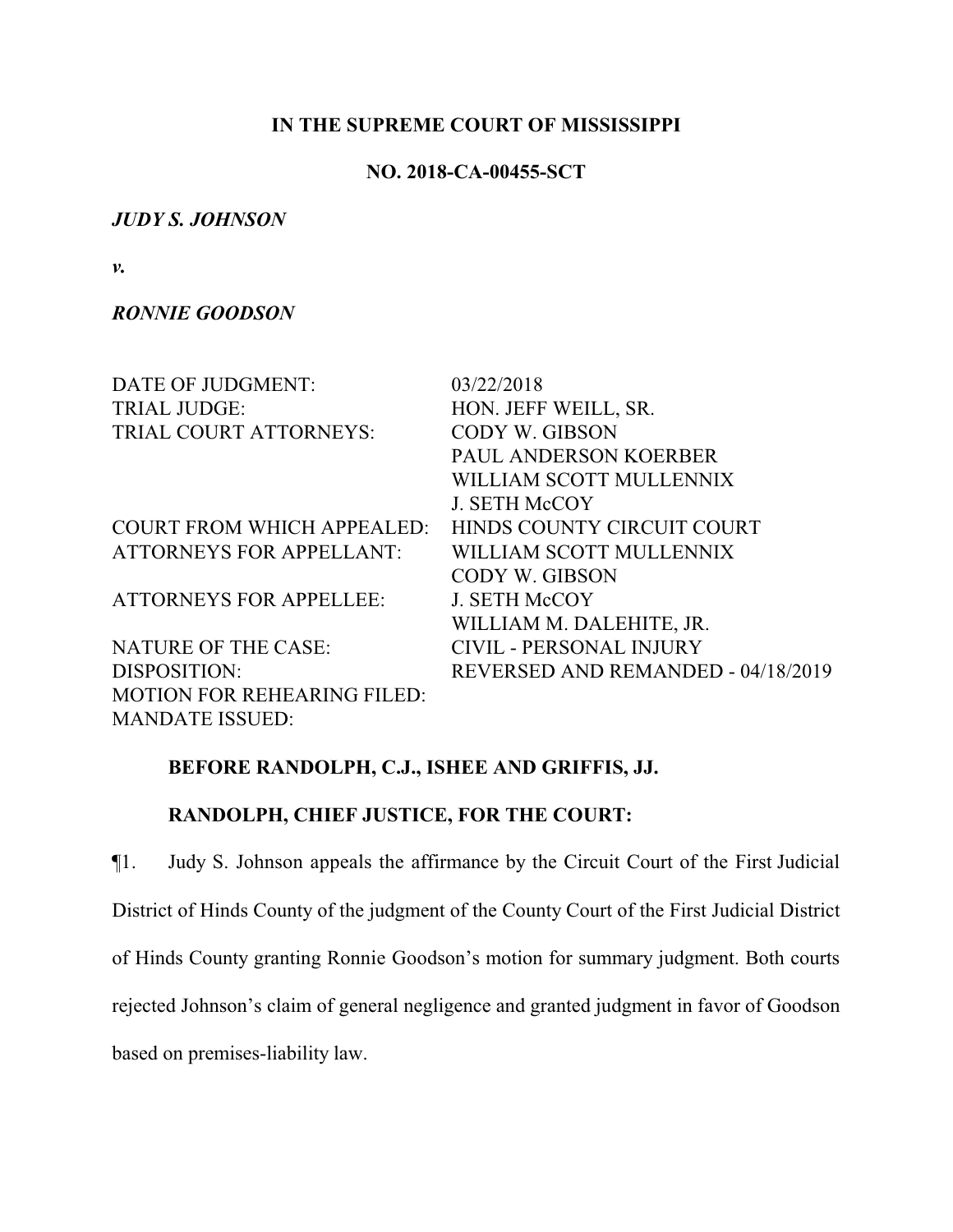¶2. Were premises liability the only law applicable, the courts would be affirmed. But given the facts presented, both erred. We reverse the grant of summary judgment and remand the case for proceedings consistent with this opinion. This Court offers no opinion about Goodson's negligence, *vel non*. That question remains for the trier of fact.

#### **FACTS AND PROCEEDINGS BELOW**

¶3. Johnson claims that she was injured while she was an invited guest on Goodson's property and a passenger in his golf cart. Johnson sued Goodson in the County Court of the First Judicial District of Hinds County, alleging that Goodson had operated the golf cart carelessly, recklessly, and negligently, causing Johnson to be thrown about in the vehicle and to suffer injuries.

¶4. Johnson filed a motion for summary judgment, arguing that, at the time of the accident, Goodson was the operator of a motor vehicle, and, as such, the applicable standard of care was that of a reasonable person. Johnson argued that Goodson had breached his duty of care by operating a vehicle on his property in an unsafe manner, proximately causing Johnson's injuries. Goodson responded that Johnson was a licensee, that he did not breach any duties owed to her as a licensee, and that the standard Johnson sought was not applicable. ¶5. In Goodson's motion for summary judgment, he sought to be shielded from ordinary negligence by alleging that Johnson's cause of action was one of premises liability<sup>1</sup> and that he, as a landowner, only owed Johnson, a licensee, a duty to refrain from wilfully, wantonly, knowingly, or intentionally injuring her.

<sup>&</sup>lt;sup>1</sup> This was the first time premises liability was mentioned in the pleadings.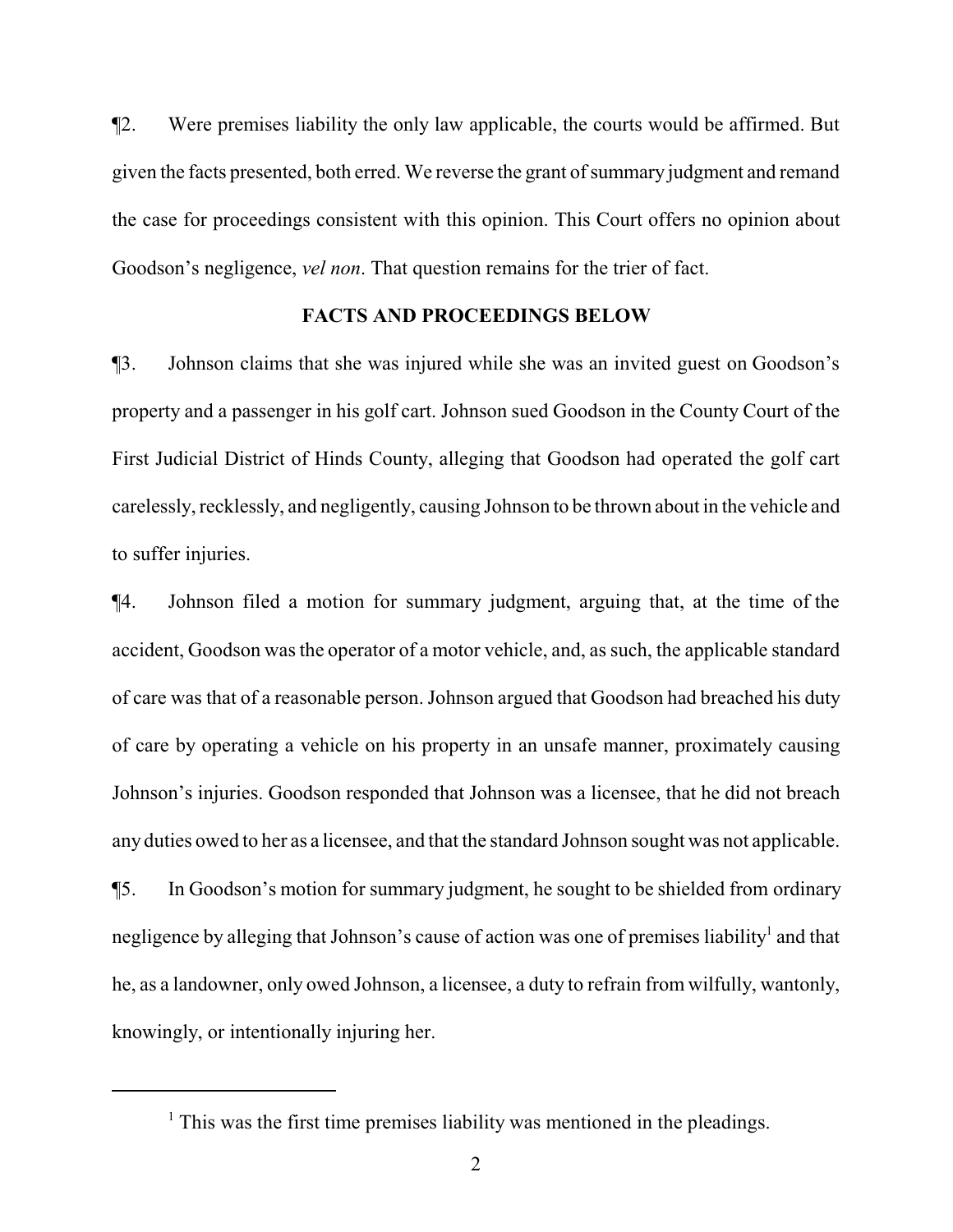¶6. At all times, the parties have agreed that the facts were not in dispute. The only question was what law applied to the undisputed facts. Despite their contentions, the county court determined that disputed issues of fact remained and denied both Goodson's and Johnson's motions for summary judgment. Goodson filed an unopposed motion to stay, which was granted by the county court pending this Court's ruling on Goodson's petition for interlocutory appeal, which was denied.

¶7. Subsequent to the denial, Goodson filed a motion for reconsideration. The county court found that "premises liability law applies and not the Rules of the Road of the State of Mississippi." Johnson then filed a motion for reconsideration, arguing that the county court erred in finding that premises-liability law applied. However, Johnson requested that if the county court found that premises-liability law applied, summary judgment should be granted in favor of Goodson.

¶8. In its final order, the county court found the following:

- 1. That premises liability law is the **only** legal standard applicable to the facts of this case;
- 2. That there are not any disputed issues of material fact as it pertains to the Motion for Summary Judgment previously filed by the defendant Ronnie Goodson in this matter; [and]
- 3. That the plaintiff requested that summary judgment be granted in favor of the defendant if the Court determined that premises liability law was the only legal standard applicable to the facts of this case. . . .

(Emphasis added.) The county court granted summary judgment in favor of Goodson and dismissed him with prejudice. Johnson filed her notice of her appeal to the Circuit Court of the First Judicial District of Hinds County.

3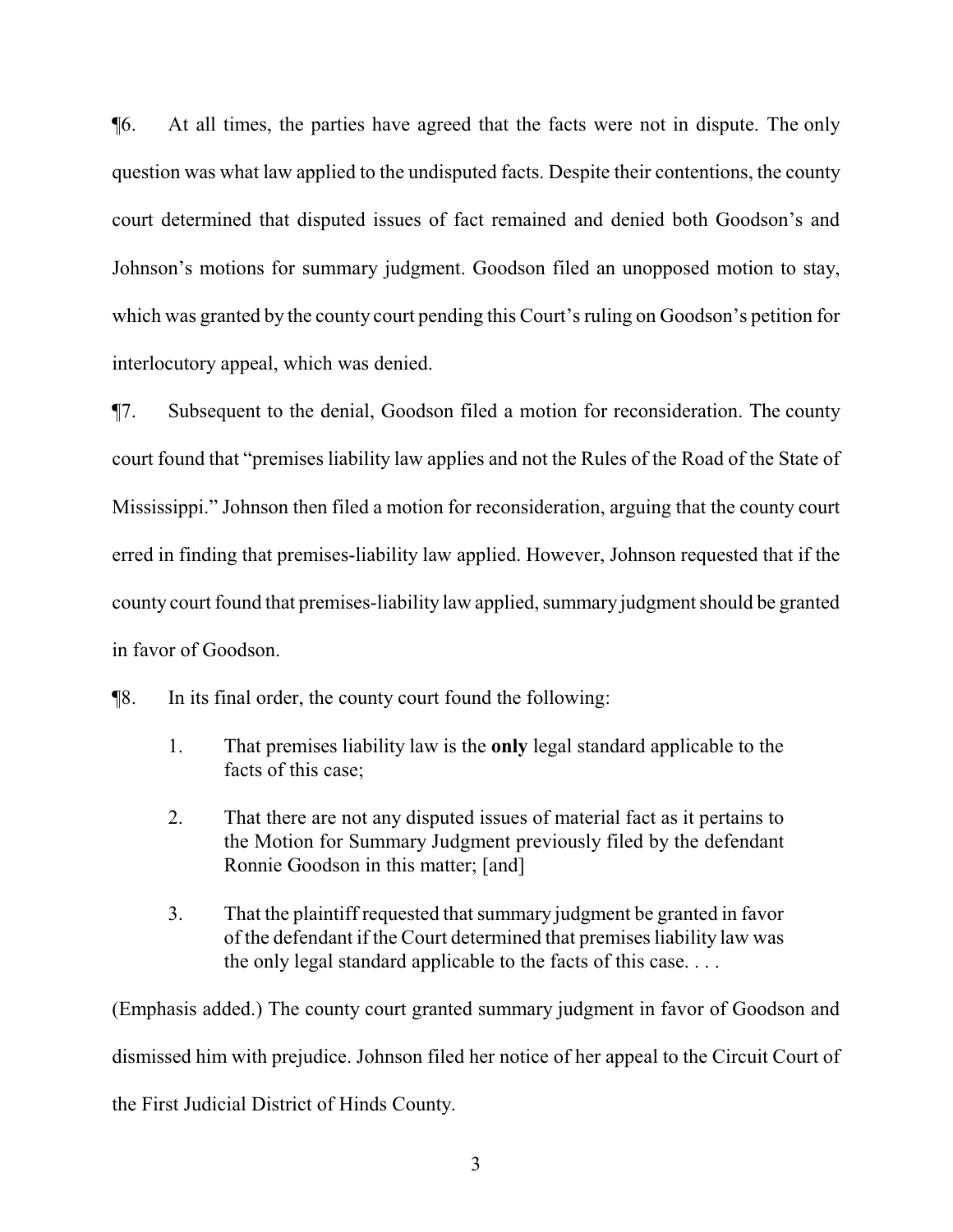¶9. The circuit court affirmed the county court's grant of summary judgment in favor of

Goodson. Johnson appealed to this Court.

# **STATEMENT OF THE ISSUE**

# **WHETHER THE TRIALCOURTERRED IN GRANTING SUMMARY JUDGMENTANDRULING THAT THE ONLY APPLICABLE LAW IS PREMISES LIABILITY IN THIS MATTER, ESPECIALLY IN LIGHT OF THE ACTIVE NEGLIGENCE OF THE LANDOWNER IN THE OPERATION OF HIS GOLF CART UPON THE PROPERTY.**<sup>2</sup>

# **ANALYSIS**

¶10. The only issue before this Court is whether summary judgment was properly granted

in favor of Goodson based on premises-liability law.

On appeal, the grant or denial of a motion for summary judgment is reviewed de novo, viewing the evidence in the light most favorable to the party against whom the motion has been made. Summary judgment is proper when the pleadings, depositions, answers to interrogatories and admissions on file, together with the affidavits, if any, show that there is no genuine issue as to any material fact and that the moving party is entitled to judgment as a matter of law.

*Maness v. K & A Enters. of Miss.*, *LLC*, 250 So. 3d 402, 409 (Miss. 2018) (internal quotation marks omitted) (citations omitted). We find that both courts erred. Premisesliability law is not the only legal standard applicable to the facts of this case. Unrelated to the ownership of the land, this case involves whether the driver of a golf cart drove in an unsafe manner, causing injuries to a passenger in the golf cart. The incidental fact that the driver of the golf cart was also the owner of the property on which the accident occurred is of no moment.

<sup>&</sup>lt;sup>2</sup> This issue is taken verbatim from Johnson's brief.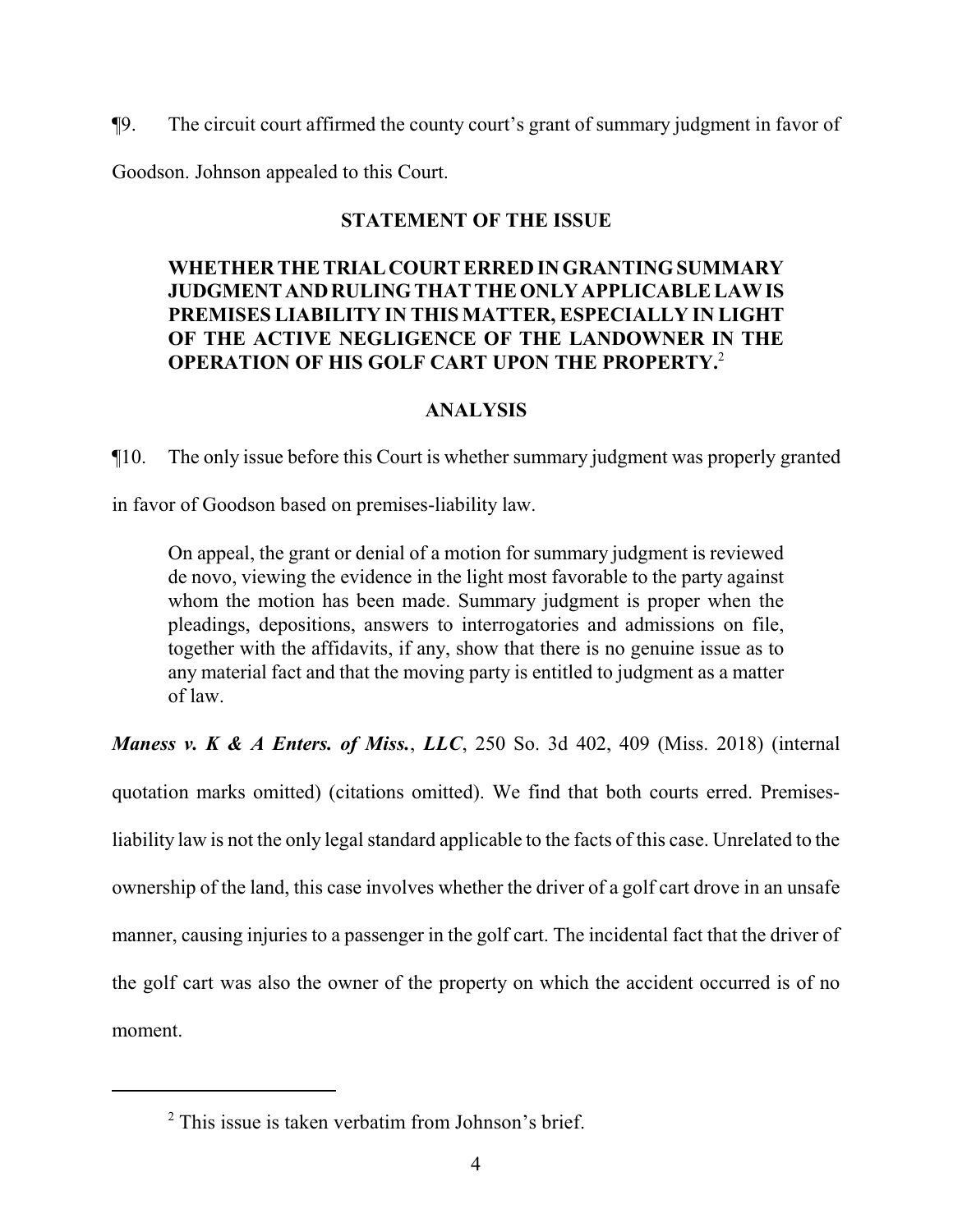¶11. Premises liability is a "theory of negligence that establishes the duty owed to someone

injured on a landowner's premises as a result of 'conditions or activities' on the land . . . ."

*Doe v. Jameson Inn, Inc.*, 56 So. 3d 549, 553 (Miss. 2011) (quoting Black's Law Dictionary

(7th ed. 2000)). Johnson did not seek recompense for injuries based on premises liability but

rather claimed she was injured due to Goodson's active negligence in the operation of the

golf cart. She argued that

she was a passenger in a vehicle owned and operated by the Defendant, who was driving and operating said vehicle in an unlawful, careless and imprudent manner and traveling along trails or roads on property he owns and located in Copiah County, Mississippi, when suddenly, carelessly, recklessly, negligently and without warning, the Defendant collided said vehicle into an area of said trails or roads that had a ravine, ditch or hole which the Defendant knew or should have known would cause the vehicle to wreck, thereby causing the Plaintiff to be violently thrown about inside the vehicle, causing the Plaintiff to be ejected from the vehicle, and causing the Plaintiff to suffer injuries. Specifically, Defendant Goodson acted negligently, carelessly and recklessly in violating the such standards of care of the State of Mississippi by failing to stop at the ravine, ditch or hole, by failing to keep a safe and proper lookout, and by failing to operate the vehicle in a careful and prudent manner, which resulted in said collision of the vehicle driven by the Defendant.

That as a direct and proximate result of the careless, reckless and negligent acts of the Defendant, Goodson, the Plaintiff was caused to be thrown about in the vehicle and was caused to suffer injuries to her person.

Johnson's complaint did not raise premises-liability issues and did not rely upon Goodson's landowner status. She pleaded negligence—did Goodson operate his golf cart in the same manner as would a reasonably prudent person? Goodson cannot be absolved of putative negligence simply because he owned the land on which he was driving. Negligence, if any, is to be determined by the trier of fact.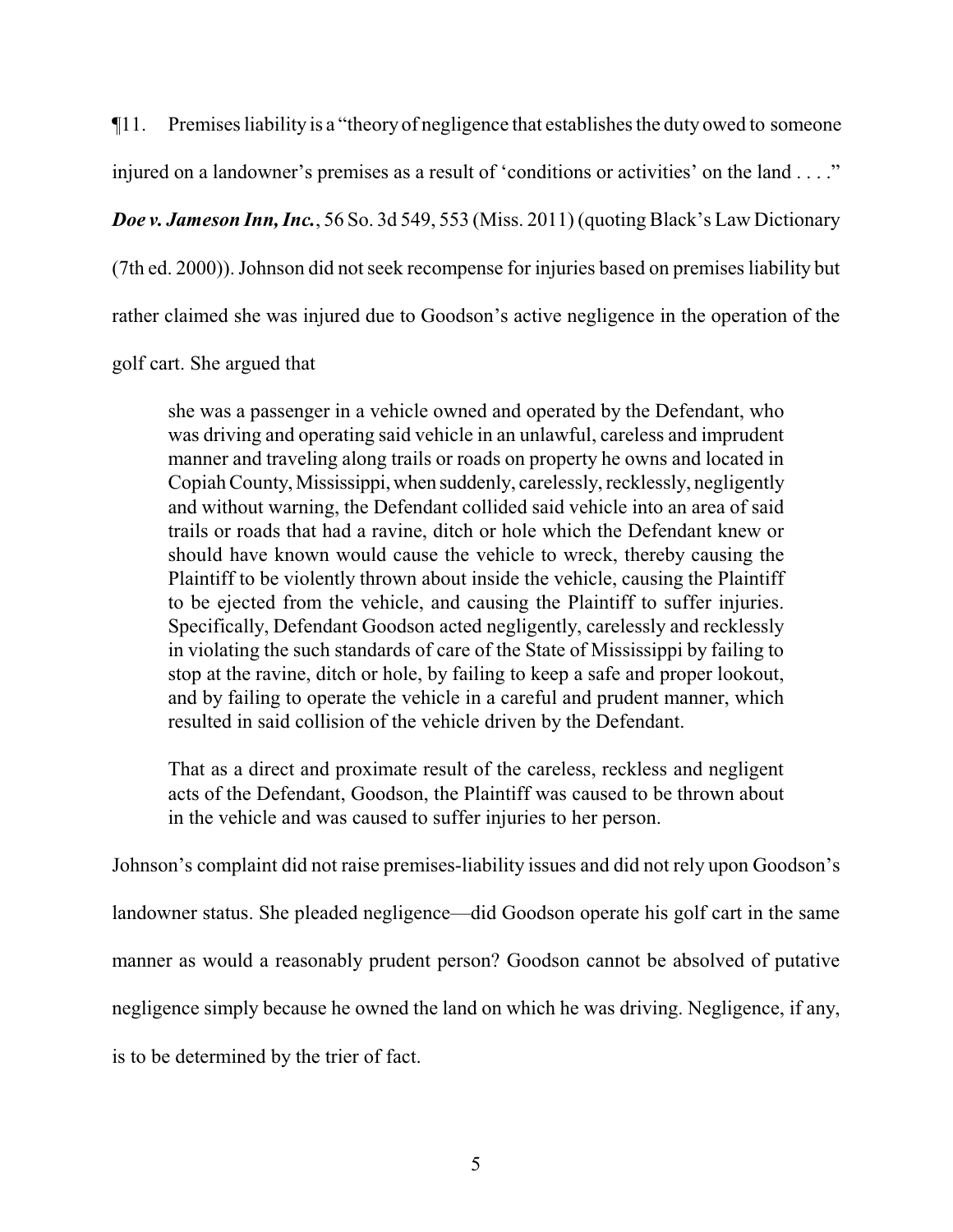¶12. In *Hoffman v. Planters Gin Co.*, an action was brought against a cottonseed-gin company to recover for injuries to the fourteen-year-old son of a truck driver, who accompanied his father to the gin and assisted in packing seed on trucks. *Hoffman v. Planters Gin Co.*, 358 So. 2d 1008, 1010 (Miss. 1978). The child entered the seed house and slipped on seed. His right foot fell into the revolving auger, causing his leg below the knee to be amputated. *Id.* Over four decades ago, the *Hoffman* Court noted (as is true here) that the general statements of premise liability, licensee, and invitee

do not fit the present factual circumstance and therefore do not control it. We are of the opinion the testimony presented a conflict of facts for resolution by a jury to be measured by the standard of ordinary and reasonable care rather than the standard of intentional or wanton negligence as held by the trial court. We think the premises owner is liable for injury proximately caused by his affirmative or active negligence in the operation or control of a business<sup>3</sup> which subjects either licensee or invitee to unusual danger, or increases the hazard to him, when his presence is known and that the standard of ordinary and reasonable care has application.

*Id.* at 1013. The Court further stated that

[t]he legal distinctions between a licensee and invitee have little significance once the presence of a person upon the possessor's premises is known and there are affirmative actions involving him. Status relates largelyto negligence for the condition of premises, that is, passive negligence and not to active or

<sup>&</sup>lt;sup>3</sup> The *Hoffman* Court's use of the "affirmative or active negligence in the operation or control of a business" described the conduct at issue, which occurred on the premises of a business. Subsequent opinions have read that language as a limitation only to a business premises. *See, e.g.*, *Little v. Bell*, 719 So. 2d 757, 761-762 (Miss. 1998) ("[T]he *Hoffman* exception only applies to those cases involving the **operation or control of a business**.") (citing *Hughes v. Star Homes, Inc.*, 379 So. 2d 301, 304 (Miss. 1980))). Because the word "business" is not used in this same context anywhere else in the opinion, we find that the *Hoffman* Court's language does not limit its holding to business owners or business premises. Cases such as *Little* and *Hughes* are overruled to the extent that they declare otherwise.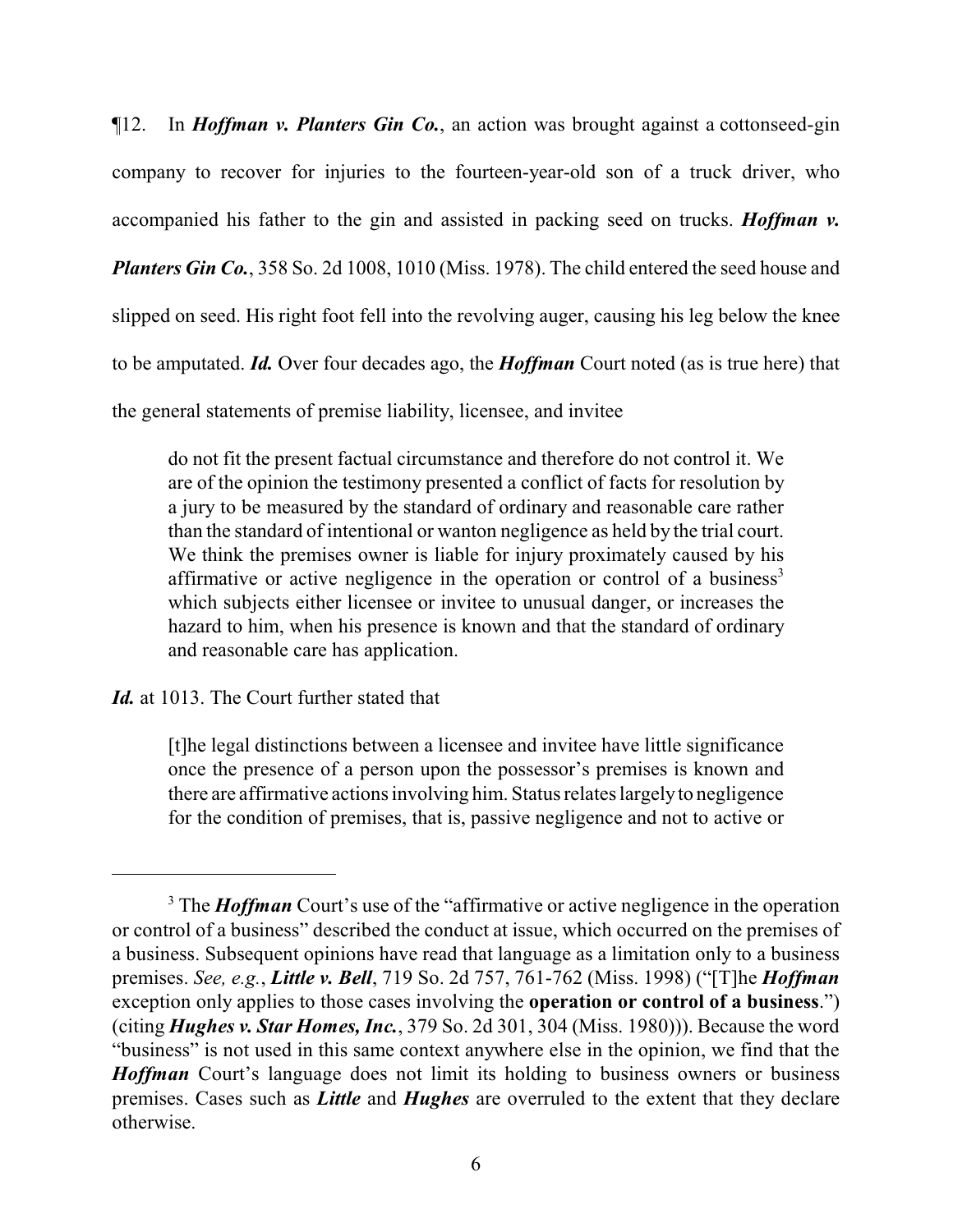affirmative negligence emanating fromaction orinaction bythe possessor with knowledge of an individual's presence.

*Id.* at 1012.

¶13. The *Hoffman* Court cited *Astleford v. Milner Enterprises, Inc.*, 233 So. 2d 524, 525-

26 (Miss. 1970), which discussed active and passive negligence:

These courts hold that where the negligence is passive the licensee is not permitted to recover in the absence of proof of wilfulness or wantonness but where the negligence is active, that is, actual operation on the premises, then a licensee is permitted to recover if the possessor of the premises is guilty of simple negligence or fails to use ordinary, reasonable care.

The *Hoffman* Court was persuaded by Astleford, as well as Harper & James<sup>4</sup> and Prosser<sup>5</sup>

when it found that the trial court erred in finding that the premises-liability standard

controlled. *Hoffman*, 358 So. 2d at 1013. The *Hoffman* Court reversed and remanded the

4 The *Hoffman* Court quoted Harper & James verbatim:

*Hoffman*, 358 So. 2d at 1013 (quoting 2 Fowler V. Harper & Fleming James, Jr., The Law of Torts § 27.10 (1956)).

<sup>5</sup> **Hoffman** quoted the fourth edition of Prosser verbatim [i]t is now generally held that as to any active operations which the occupier carries on, there is an obligation to exercise reasonable care for the protection of a licensee. . . ." *Hoffman*, 358 So. 2d at 1013 (quoting William L. Prosser, Law of Torts 379 (4th ed. 1971)).

There are a good many dicta mostly in older cases and some holdings to the effect that the occupier of land owes the bare licensee no greater duty than to refrain from intentional, or willful or wanton, misconduct towards him. "The prevailing view is to the contrary, however, and it is now generally held that in cases involving injury resulting from active conduct, as distinguished from conditions of the premises, the landowner or possessor may be liable for failure to exercise ordinary care towards a licensee whose presence on the land is known or should reasonably be known to the owner or possessor."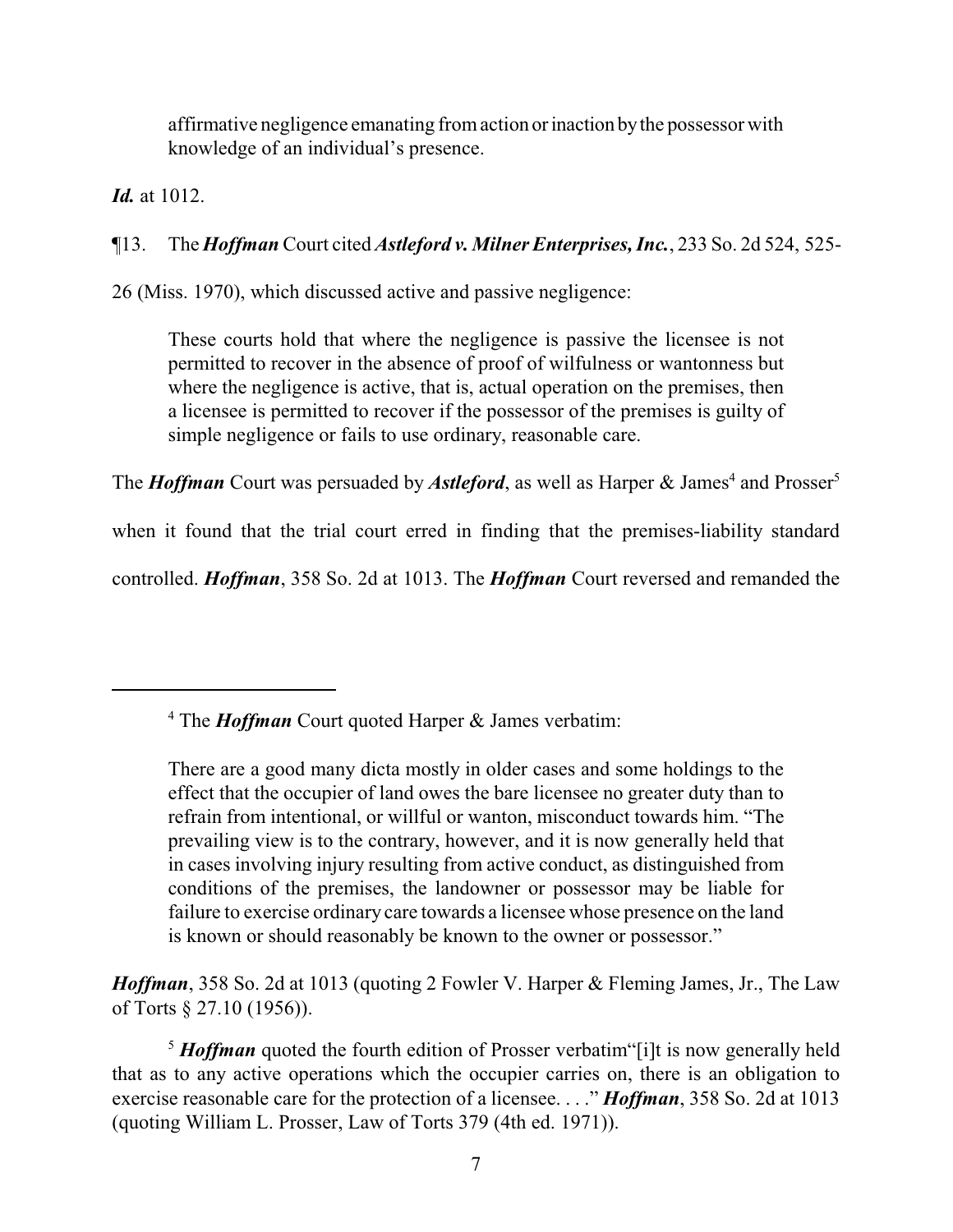trial court's grant of a peremptory instruction based upon intentional or wanton negligence.

*Id***.**

¶14. As in *Hoffman*, today's case is not controlled by premises-liability law and its attendant standard of care. If proved, Goodson is liable for any injury caused by his negligence in actively operating the golf cart. While Johnson may have been a licensee and may have been injured while on Goodson's property, the claim that she was a guest passenger in his vehicle and allegedly was injured is a decision for the trier of fact properly instructed on the law of negligence.

¶15. In this case, Johnson alleged negligence against Goodson. "The standard of care applicable in cases of alleged negligent conduct is whether the party charged with negligence acted as a reasonable and prudent person would have under the same or similar circumstances." *Donald v. Amoco Prod. Co.*, 735 So. 2d 161, 175 (Miss. 1999) (citing *Knapp v. Stanford*, 392 So. 2d 196, 199 (Miss. 1980)). We find that the circumstances surrounding a moving golf cart, which the property owner was driving, raise an issue of negligence proper for resolution by the trier of fact.

# **CONCLUSION**

¶16. We reverse the grant of summary judgment in favor of Goodson and remand the case to the county court<sup> $6$ </sup> for a trial consistent with this opinion.

#### ¶17. **REVERSED AND REMANDED.**

<sup>&</sup>lt;sup>6</sup> This Court has held that when "we reverse a circuit court's affirmance of a county court's grant of summary judgment, we remand the case to county court." *Chase Home Fin., L.L.C. v. Hobson*, 81 So. 3d 1097, 1102 (Miss. 2012) (citing *Allen v. Mayer*, 587 So. 2d 255, 261 (Miss. 1991)).